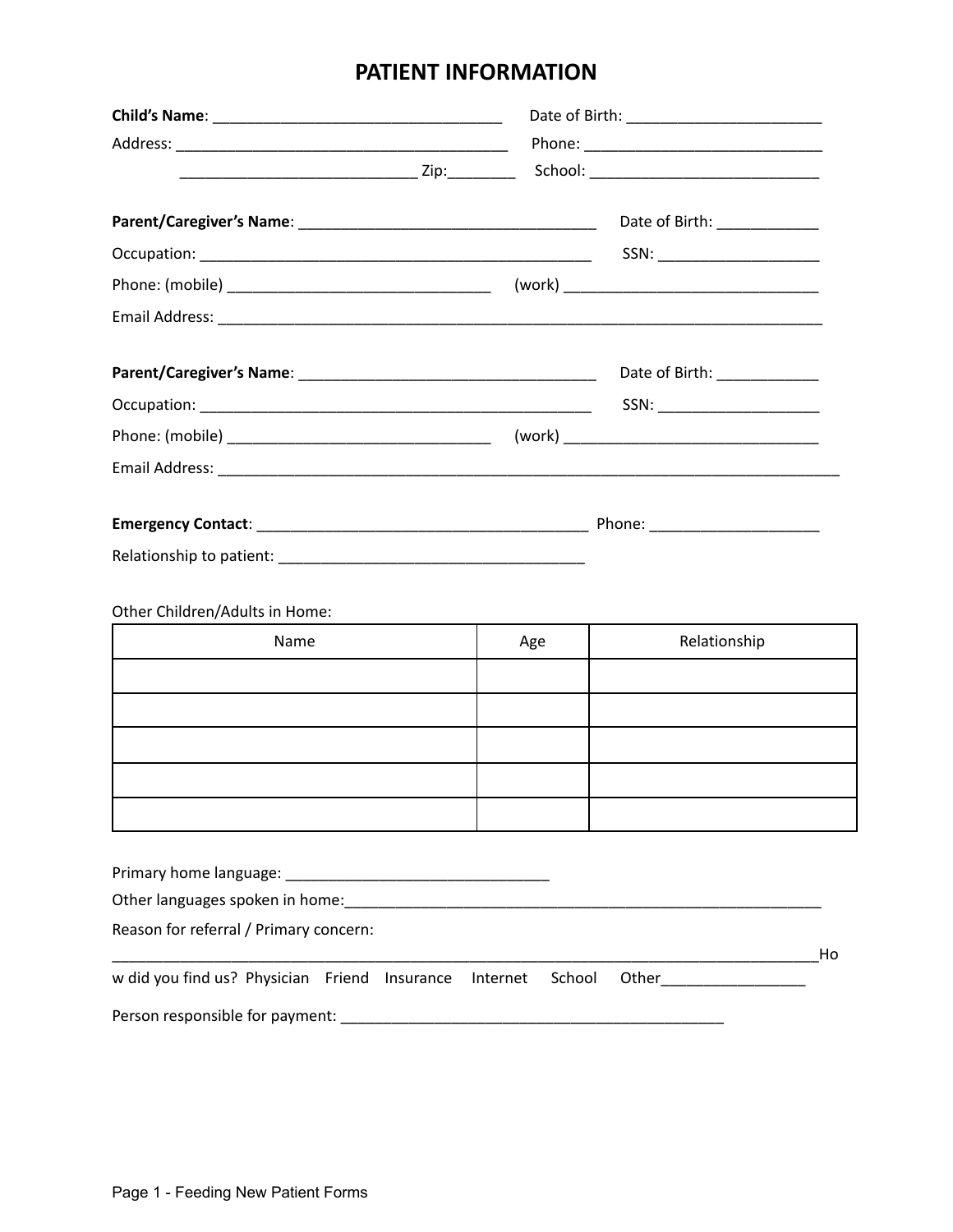## **HEALTH HISTORY**

Person Completing History: \_\_\_\_\_\_\_\_\_\_\_\_\_\_\_\_\_\_\_\_\_\_\_\_\_ Relationship to Patient: \_\_\_\_\_\_\_\_\_\_\_\_\_\_\_

## **Prenatal and Birth History**

During this pregnancy and/or delivery, did mother or baby experience any complications? If so, please describe.

\_\_\_\_\_\_\_\_\_\_\_\_\_\_\_\_\_\_\_\_\_\_\_\_\_\_\_\_\_\_\_\_\_\_\_\_\_\_\_\_\_\_\_\_\_\_\_\_\_\_\_\_\_\_\_\_\_\_\_\_\_\_\_\_\_\_\_\_\_\_\_\_\_\_\_\_\_\_\_\_\_\_\_\_\_ \_\_\_\_\_\_\_\_\_\_\_\_\_\_\_\_\_\_\_\_\_\_\_\_\_\_\_\_\_\_\_\_\_\_\_\_\_\_\_\_\_\_\_\_\_\_\_\_\_\_\_\_\_\_\_\_\_\_\_\_\_\_\_\_\_\_\_\_\_\_\_\_\_\_\_\_\_\_\_\_\_

Length of pregnancy: \_\_\_\_\_\_\_\_\_\_\_\_\_\_\_\_\_\_\_\_ Birth Weight: \_\_\_\_\_\_\_\_\_\_\_\_\_\_\_\_\_\_\_\_\_\_\_\_\_\_\_

Has your child ever been hospitalized? Yes No *If yes*, when and describe: \_\_\_\_\_\_\_\_\_\_\_\_\_\_\_\_\_\_\_\_\_

Has your child had any other significant illnesses, injuries, or surgeries? *If yes*, when and describe: \_\_\_\_\_\_\_\_\_\_\_\_\_\_\_\_\_\_\_\_\_\_\_\_\_\_\_\_\_\_\_\_\_\_\_\_\_\_\_\_\_\_\_\_\_\_\_\_\_\_\_\_\_\_\_\_\_\_\_\_\_\_\_\_\_\_\_\_\_\_\_\_\_\_\_\_\_\_\_\_\_\_\_\_\_

\_\_\_\_\_\_\_\_\_\_\_\_\_\_\_\_\_\_\_\_\_\_\_\_\_\_\_\_\_\_\_\_\_\_\_\_\_\_\_\_\_\_\_\_\_\_\_\_\_\_\_\_\_\_\_\_\_\_\_\_\_\_\_\_\_\_\_\_\_\_\_\_\_\_\_\_\_\_\_\_\_\_\_

\_\_\_\_\_\_\_\_\_\_\_\_\_\_\_\_\_\_\_\_\_\_\_\_\_\_\_\_\_\_\_\_\_\_\_\_\_\_\_\_\_\_\_\_\_\_\_\_\_\_\_\_\_\_\_\_\_\_\_\_\_\_\_\_\_\_\_\_\_\_\_\_\_\_\_\_\_\_\_\_\_

Child's current medications: \_\_\_\_\_\_\_\_\_\_\_\_\_\_\_\_\_\_\_\_\_\_\_\_\_\_\_\_\_\_\_\_\_\_\_\_\_\_\_\_\_\_\_\_\_\_\_\_\_\_\_\_\_\_\_\_\_\_\_\_

Please list any specific food, medicinal, or environmental allergies:\_\_\_\_\_\_\_\_\_\_\_\_\_\_\_\_\_\_\_\_\_\_\_\_\_\_\_\_\_\_\_\_\_\_\_\_\_\_\_\_\_\_\_\_\_\_\_\_\_\_\_\_\_\_\_\_\_\_\_\_\_\_\_\_\_\_\_\_\_\_\_\_\_\_\_\_

| <b>Illnesses</b>  | Age | <b>Severity</b> | <b>Developmental Changes</b> |
|-------------------|-----|-----------------|------------------------------|
| Pneumonia         |     |                 |                              |
| Influenza         |     |                 |                              |
| Asthma            |     |                 |                              |
| Encephalitis      |     |                 |                              |
| Meningitis        |     |                 |                              |
| Whooping Cough    |     |                 |                              |
| Allergies         |     |                 |                              |
| High Fever (104+) |     |                 |                              |
| Ear Infections    |     |                 |                              |
| Seizures          |     |                 |                              |
| COVID-19          |     |                 |                              |

**Prior Evaluations**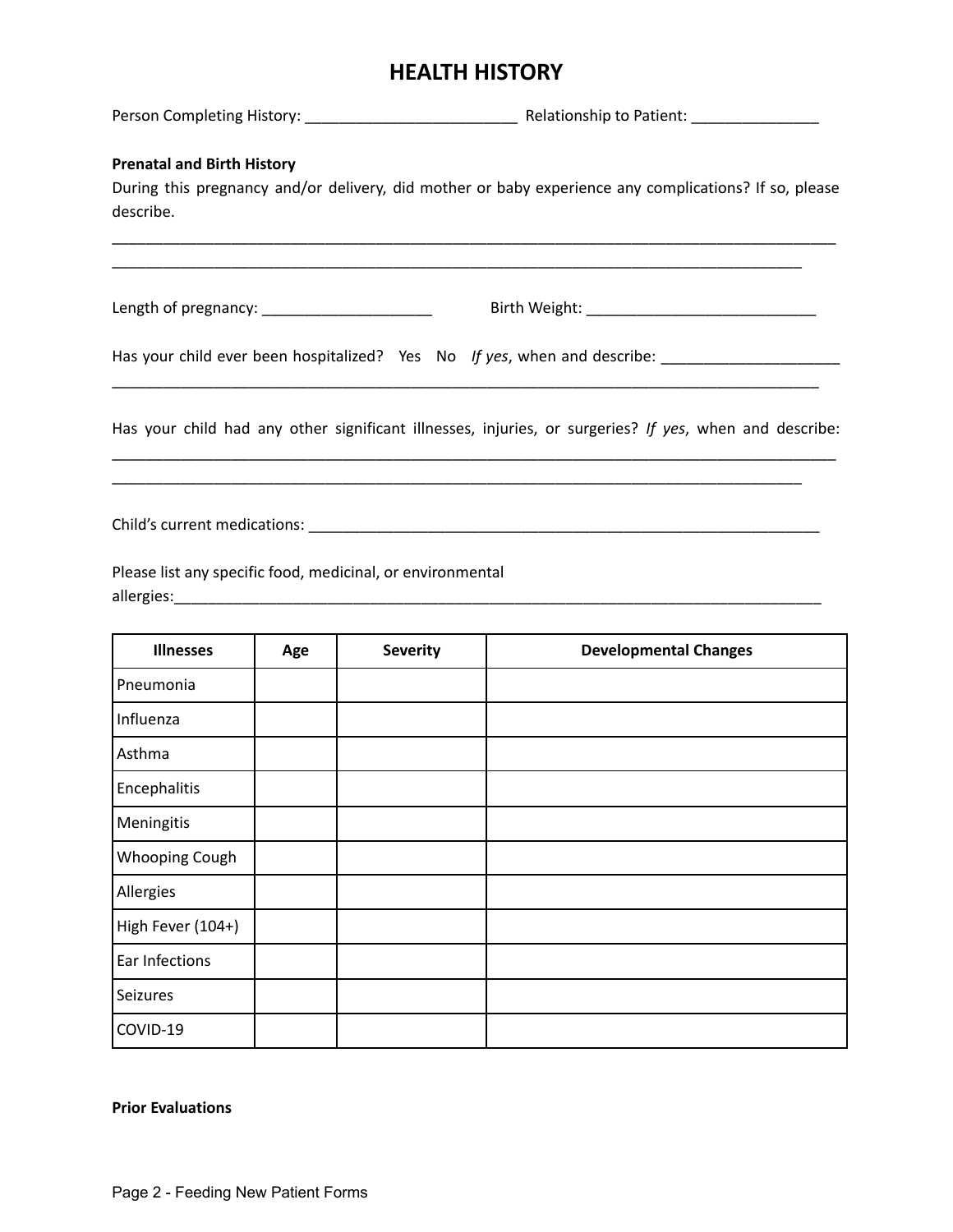|                             | <b>Date</b> | Results |  |
|-----------------------------|-------------|---------|--|
| Speech/Language             |             |         |  |
| <b>Occupational Therapy</b> |             |         |  |
| Physical Therapy            |             |         |  |
| Hearing                     |             |         |  |
| Vision                      |             |         |  |
| Neurological                |             |         |  |
| Psychological               |             |         |  |
| Other                       |             |         |  |

*Please provide previous evaluation reports from other professionals or provide facility and/or name of evaluator to request records. This information may be helpful in assessing and planning of treatment for your child.*

\_\_\_\_\_\_\_\_\_\_\_\_\_\_\_\_\_\_\_\_\_\_\_\_\_\_\_\_\_\_\_\_\_\_\_\_\_\_\_\_\_\_\_\_\_\_\_\_\_\_\_\_\_\_\_\_\_\_\_\_\_\_\_\_\_\_\_\_\_\_\_\_\_\_\_\_\_\_\_\_\_\_\_ \_\_\_\_\_\_\_\_\_\_\_\_\_\_\_\_\_\_\_\_\_\_\_\_\_\_\_\_\_\_\_\_\_\_\_\_\_\_\_\_\_\_\_\_\_\_\_\_\_\_\_\_\_\_\_\_\_\_\_\_\_\_\_\_\_\_\_\_\_\_\_\_\_\_\_\_\_\_\_\_\_\_\_ \_\_\_\_\_\_\_\_\_\_\_\_\_\_\_\_\_\_\_\_\_\_\_\_\_\_\_\_\_\_\_\_\_\_\_\_\_\_\_\_\_\_\_\_\_\_\_\_\_\_\_\_\_\_\_\_\_\_\_\_\_\_\_\_\_\_\_\_\_\_\_\_\_\_\_\_\_\_\_\_\_\_\_\_\_ \_\_\_\_\_\_\_\_\_\_\_\_\_\_\_\_\_\_\_\_\_\_\_\_\_\_\_\_\_\_\_\_\_\_\_\_\_\_\_\_\_\_\_\_\_\_\_\_\_\_\_\_\_\_\_\_\_\_\_\_\_\_\_\_\_\_\_\_\_\_\_\_\_\_\_\_\_\_\_\_\_\_\_\_\_ \_\_\_\_\_\_\_\_\_\_\_\_\_\_\_\_\_\_\_\_\_\_\_\_\_\_\_\_\_\_\_\_\_\_\_\_\_\_\_\_\_\_\_\_\_\_\_\_\_\_\_\_\_\_\_\_\_\_\_\_\_\_\_\_\_\_\_\_\_\_\_\_\_\_\_\_\_\_\_\_\_\_\_\_\_

\_\_\_\_\_\_\_\_\_\_\_\_\_\_\_\_\_\_\_\_\_\_\_\_\_\_\_\_\_\_\_\_\_\_\_\_\_\_\_\_\_\_\_\_\_\_\_\_\_\_\_\_\_\_\_\_\_\_\_\_\_\_\_\_\_\_\_\_\_\_\_\_\_\_\_\_\_

Is there any additional information that will help us to better understand your child?